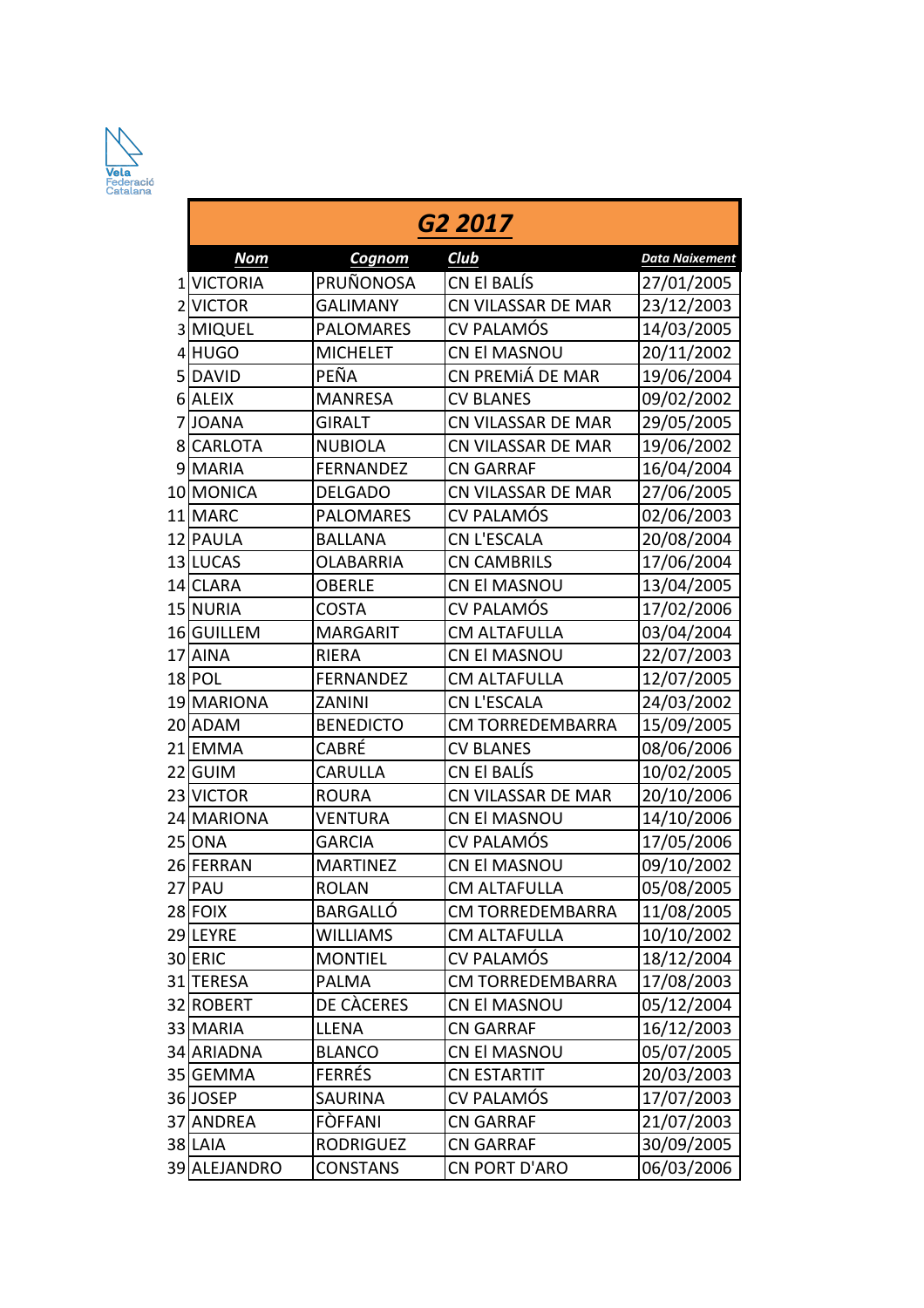| G2 2017      |                  |                         |                       |  |  |
|--------------|------------------|-------------------------|-----------------------|--|--|
| <b>Nom</b>   | Cognom           | Club                    | <b>Data Naixement</b> |  |  |
| 40 CRISTINA  | <b>GRAU</b>      | CN VILASSAR DE MAR      | 08/06/2004            |  |  |
| 41 PABLO     | <b>MICHELET</b>  | <b>CN El MASNOU</b>     | 20/11/2002            |  |  |
| 42 VICTOR    | <b>FALCON</b>    | CN PREMIÁ DE MAR        | 05/05/2002            |  |  |
| 43 PERE      | <b>RENTERIA</b>  | CN El MASNOU            | 21/09/2006            |  |  |
| 44 OT        | <b>PUIG</b>      | CM TORREDEMBARRA        | 22/06/2006            |  |  |
| 45 EDUALD    | ÀVILA            | <b>CV PALAMÓS</b>       | 20/04/2002            |  |  |
| 46 HÉCTOR    | FERNÁNDEZ        | CN El MASNOU            | 15/10/2003            |  |  |
| 47 ROC       | <b>REVERTE</b>   | <b>CM TORREDEMBARRA</b> | 16/11/2006            |  |  |
| 48 ALBERT    | <b>PUJOL</b>     | <b>CN SALOU</b>         | 22/09/2015            |  |  |
| 49 MARIA     | <b>GONZALEZ</b>  | <b>CN CAMBRILS</b>      | 3/10/02               |  |  |
| 50 PEDRO     | SOTOMAYOR        | CN VILASSAR DE MAR      | 20/10/2007            |  |  |
| 51 SANTIAGO  | <b>COSTA</b>     | CN El BALÍS             | 31/12/2003            |  |  |
| 52 MERITXELL | <b>CLUSELLAS</b> | <b>CN COMA-RUGA</b>     | 16/05/2006            |  |  |
| 53 ONA       | <b>RESINA</b>    | <b>CV PALAMÓS</b>       | 04/09/2005            |  |  |
| 54 RAFA      | <b>POUS</b>      | <b>CN VILANOVA</b>      | 02/08/2002            |  |  |
| 55 PABLO     | <b>INSA</b>      | <b>CM TORREDEMBARRA</b> | 30/07/2004            |  |  |
| 56 BET       | ZANINI           | <b>CN L'ESCALA</b>      | 22/01/2006            |  |  |
| 57 GUILLEM   | <b>COMAS</b>     | CN El BALÍS             | 08/02/2006            |  |  |
| 58 CARLA     | <b>ROMAGOSA</b>  | CN SANT FELIU           | 19/1/06               |  |  |
| 59 SANDRO    | <b>LASNIER</b>   | <b>CN SANT FELIU</b>    | 12/8/04               |  |  |
| 60 OSCAR     | <b>GIMENO</b>    | <b>CN ARENYS DE MAR</b> | 26/9/05               |  |  |
| 61 VICTOR    | <b>GIMENO</b>    | <b>CN ARENYS DE MAR</b> | 29/11/03              |  |  |
| 62 MARTINA   | <b>RAHOLA</b>    | CN EL BALÍS             | 14/8/08               |  |  |
| 63 ARNAU     | <b>MARTI</b>     | <b>CN MASNOU</b>        | 27/6/07               |  |  |
| 64 LAIA      | PEÑALVER         | CN VILASSAR DE MAR      | 25/3/03               |  |  |
| 65 JINLING   | <b>BELENGUER</b> | <b>CN ARENYS DE MAR</b> | 8/2/03                |  |  |
| 66 ALFREDO   | <b>GENONI</b>    | <b>CN GARRAF</b>        | 11/4/02               |  |  |
| 67 ANNA      | <b>SCHEPER</b>   | CN VILASSAR DE MAR      | 18/11/03              |  |  |
| 68 SERGIO    | <b>ROLDAN</b>    | <b>CN ARENYS DE MAR</b> | 15/5/08               |  |  |
| 69JANA       | <b>RAHOLA</b>    | CN EL BALÍS             | 14/8/08               |  |  |
| 70 NADIA     | <b>ALCOVER</b>   | CN EL BALÍS             | 7/12/05               |  |  |
| 71JUDIT      | <b>NOGUERA</b>   | <b>CN MASNOU</b>        | 28/7/06               |  |  |
| 72 MARIA     | DE LA CASA       | <b>CN MASNOU</b>        | 13/2/03               |  |  |
| 73 SACHA     | <b>BUTTITTA</b>  | CN PREMIÁ DE MAR        | 13/9/06               |  |  |
| 74 XAVIER    | <b>BARNOLA</b>   | CN PREMIÁ DE MAR        | 27/10/04              |  |  |
| 75 IVAN      | <b>GANZHA</b>    | <b>CN GARRAF</b>        | 7/1/05                |  |  |
| 76 ALEXANDRA | <b>FERRE</b>     | CN VILASSAR DE MAR      | 14/3/07               |  |  |
| 77 MARC      | TWOSE            | <b>CN ARENYS DE MAR</b> | 21/8/07               |  |  |
| 78 ALEX      | <b>MOURE</b>     | <b>CN MASNOU</b>        | 8/3/06                |  |  |
| 79 GERARD    | <b>DELGADO</b>   | <b>CN PREMIA</b>        | 6/2/07                |  |  |
| 80 PABLO     | <b>GRAU</b>      | CN VILASSAR DE MAR      | 10/5/08               |  |  |
| 81 AINA      | <b>PRATS</b>     | <b>CN CAMBRILS</b>      | 4/10/04               |  |  |
| 82 SERGI     | <b>PRATS</b>     | <b>CN CAMBRILS</b>      | 29/5/03               |  |  |
|              |                  |                         |                       |  |  |